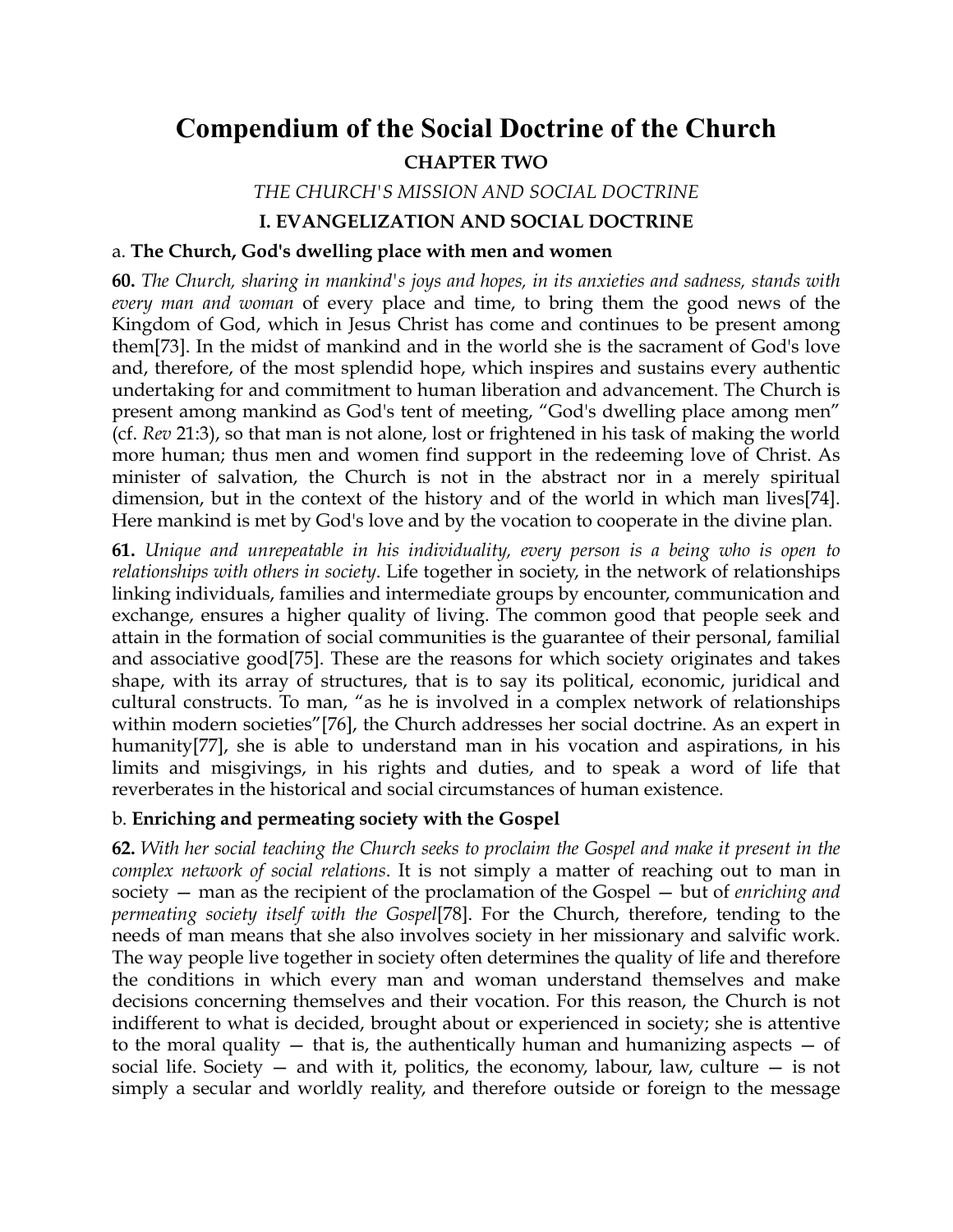and economy of salvation. Society in fact, with all that is accomplished within it, concerns man. Society is made up of men and women, who are "the primary and fundamental way for the Church"[79].

**63.** *By means of her social doctrine, the Church takes on the task of proclaiming what the Lord has entrusted to her. She makes the message of the freedom and redemption wrought by Christ, the Gospel of the Kingdom, present in human history*. In proclaiming the Gospel, the Church "bears witness to man, in the name of Christ, to his dignity and his vocation to the communion of persons. She teaches him the demands of justice and peace in conformity with divine wisdom"[80].

As the Gospel reverberates by means of the Church in the today of men and women[81], this social doctrine is a word that brings freedom. This means that it has the effectiveness of truth and grace that comes from the Spirit of God, who penetrates hearts, predisposing them to thoughts and designs of love, justice, freedom and peace. Evangelizing the social sector, then, means infusing into the human heart the power of meaning and freedom found in the Gospel, in order to promote a society befitting mankind because it befits Christ: it means building a city of man that is more human because it is in greater conformity with the Kingdom of God.

**64.** *With her social doctrine not only does the Church not stray from her mission but she is rigorously faithful to it*. The redemption wrought by Christ and entrusted to the saving mission of the Church is certainly of the supernatural order. This dimension is not a delimitation of salvation but rather an *integral* expression of it[82]. The supernatural is not to be understood as an entity or a place that begins where the natural ends, but as the raising of the natural to a higher plane. In this way nothing of the created or the human order is foreign to or excluded from the supernatural or theological order of faith and grace, rather it is found within it, taken on and elevated by it. "In Jesus Christ the visible world which God created for man (cf. *Gen* 1:26-30) — the world that, when sin entered, 'was subjected to futility' (*Rom* 8:20; cf. *Rom* 8:19-22) — recovers again its original link with the divine source of Wisdom and Love. Indeed, 'God so loved the world that he gave his only Son' (*Jn* 3:16). As this link was broken in the man Adam, so in the Man Christ it was reforged (cf. *Rom* 5:12-21)"[83].

**65.** *Redemption begins with the Incarnation, by which the Son of God takes on all that is human, except sin, according to the solidarity established by the wisdom of the Divine Creator, and embraces everything in his gift of redeeming Love*. Man is touched by this Love in the fullness of his being: a being that is corporeal and spiritual, that is in a solidary relationship with others. The whole man — not a detached soul or a being closed within its own individuality, but a person and a society of persons — is involved in the salvific economy of the Gospel. As bearer of the Gospel's message of Incarnation and Redemption, the Church can follow no other path: with her social doctrine and the effective action that springs from it, not only does she not hide her face or tone down her mission, but she is faithful to Christ and shows herself to men and women as "the universal sacrament of salvation"[84]. This is especially true in times such as the present, marked by increasing interdependence and globalization of social issues.

#### c. **Social doctrine, evangelization and human promotion**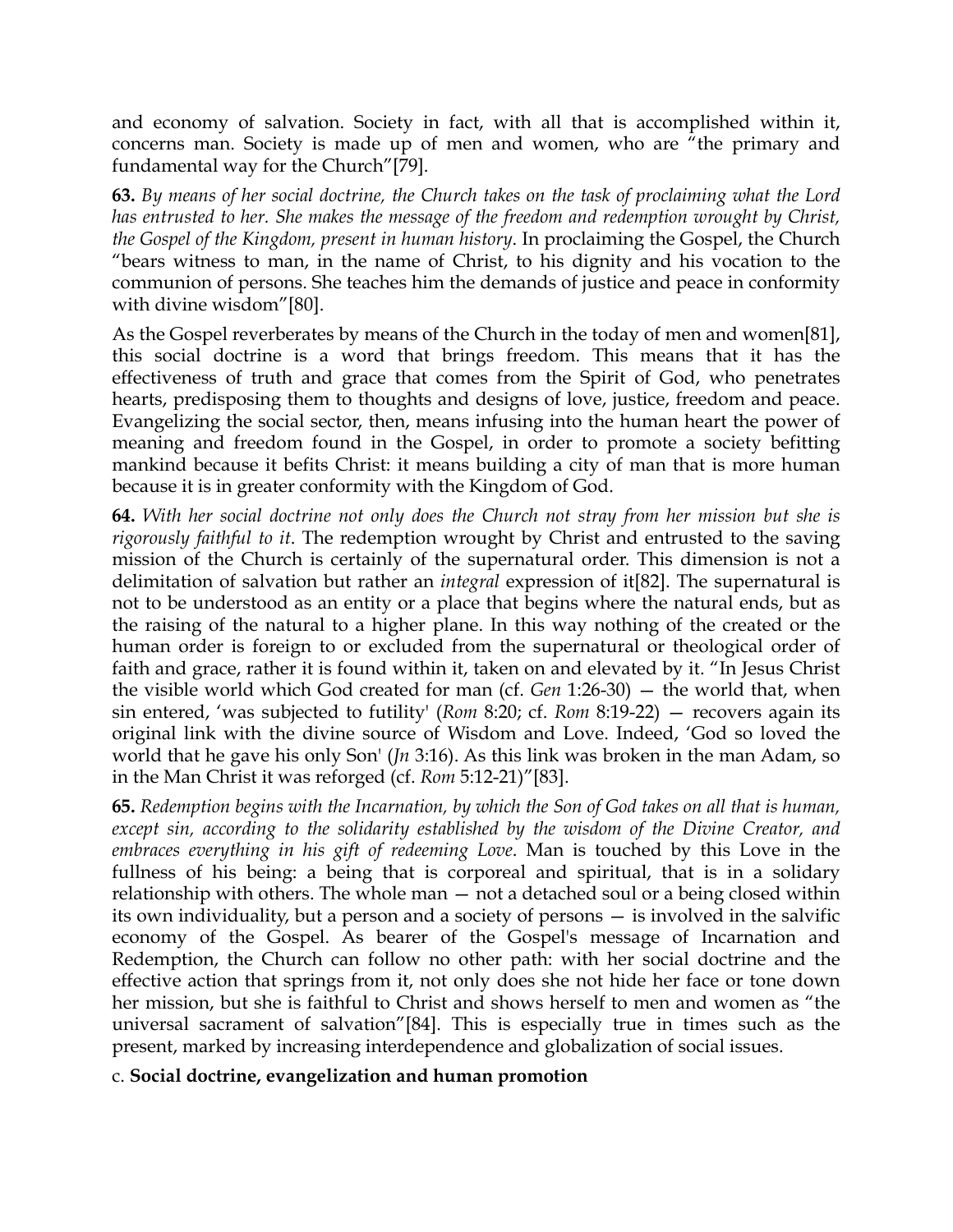**66.** *The Church's social doctrine is an integral part of her evangelizing ministry*. Nothing that concerns the community of men and women — situations and problems regarding justice, freedom, development, relations between peoples, peace — is foreign to evangelization, and evangelization would be incomplete if it did not take into account the mutual demands continually made by the Gospel and by the concrete, personal and social life of man[85]. Profound links exist between evangelization and human promotion: "These include links of an anthropological order, because the man who is to be evangelized is not an abstract being but is subject to social and economic questions. They also include links in the theological order, since one cannot disassociate the plan of creation from the plan of Redemption. The latter plan touches the very concrete situations of injustice to be combated and of justice to be restored. They include links of the eminently evangelical order, which is that of charity: how in fact can one proclaim the new commandment without promoting in justice and in peace the true, authentic advancement of man?"[86].

**67.** *The Church's social doctrine "is itself a valid instrument of evangelization*" [87] *and is born of the always new meeting of the Gospel message and social life*. Understood in this way, this social doctrine is a distinctive way for the Church to carry out her ministry of the Word and her prophetic role[88]. "In effect, to teach and to spread her social doctrine pertains to the Church's evangelizing mission and is an essential part of the Christian message, since this doctrine points out the direct consequences of that message in the life of society and situates daily work and struggles for justice in the context of bearing witness to Christ the Saviour"[89]. This is not a marginal interest or activity, or one that is tacked on to the Church's mission, rather it is at the very heart of the Church's ministry of service: with her social doctrine the Church "proclaims God and his mystery of salvation in Christ to every human being, and for that very reason reveals man to himself"[90]. This is a ministry that stems not only from proclamation but also from witness.

**68.** The Church does not assume responsibility for every aspect of life in society, but speaks with the competence that is hers, which is that of proclaiming Christ the Redeemer[91]: "Christ did not bequeath to the Church a mission in the political, economic or social order; the purpose he assigned to her was a religious one. But this religious mission can be the source of commitment, direction and vigour to establish and consolidate the community of men according to the law of God"[92]. This means that the Church does not intervene in technical questions with her social doctrine, nor does she propose or establish systems or models of social organization[93]. This is not part of the mission entrusted to her by Christ. The Church's competence comes from the Gospel: from the message that sets man free, the message proclaimed and borne witness to by the Son of God made man.

## d. **The rights and duties of the Church**

**69.** *With her social doctrine, the Church aims "at helping man on the path of salvation"*[94]. This is her primary and sole purpose. There is no intention to usurp or invade the duties of others or to neglect her own; nor is there any thought of pursuing objectives that are foreign to her mission. This mission serves to give an overall shape to *the Church's right and at the same time her duty* to develop a social doctrine of her own and to influence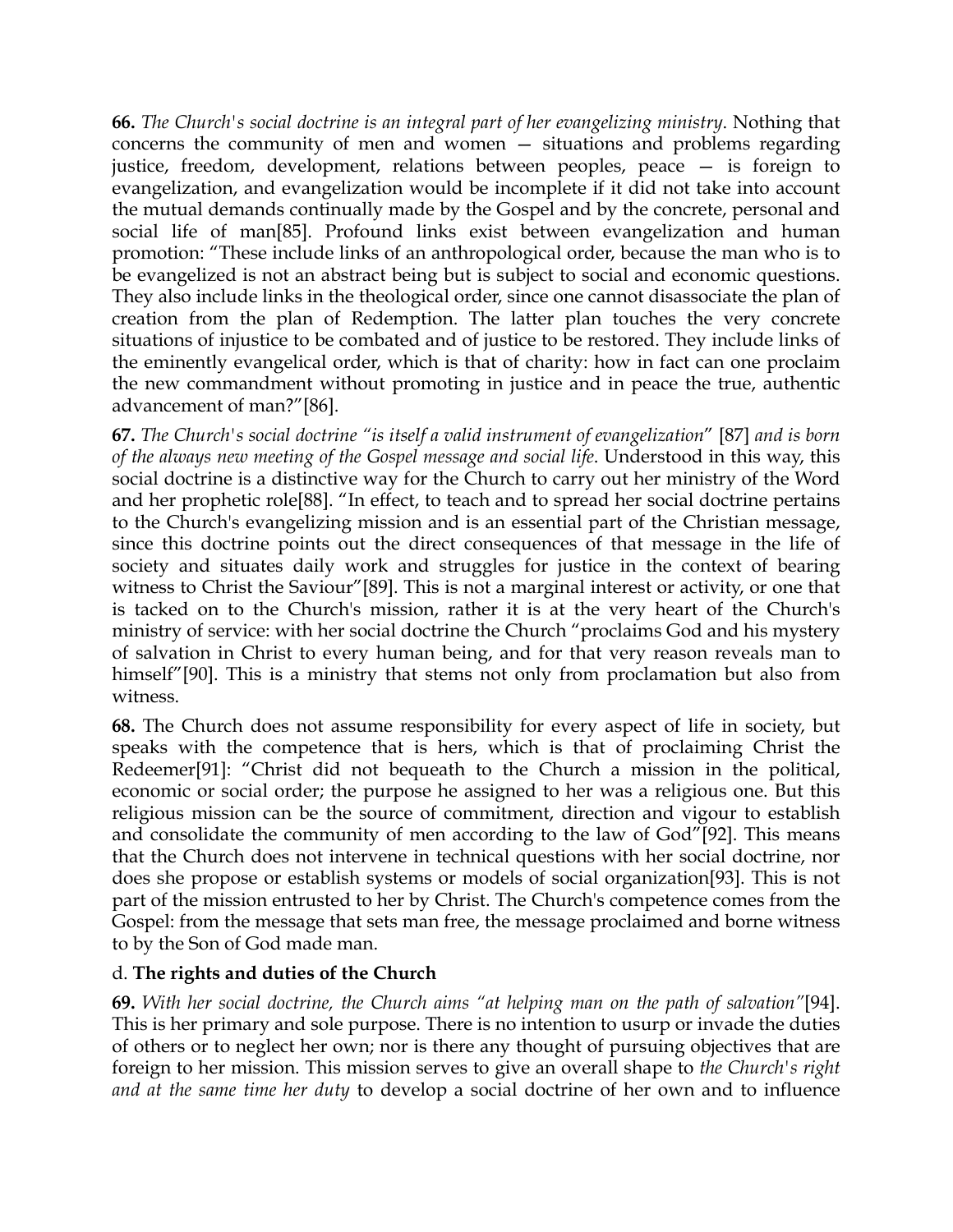society and societal structures with it by means of the responsibility and tasks to which it gives rise.

**70.** *The Church has the right to be a teacher for mankind, a teacher of the truth of faith: the truth not only of dogmas but also of the morals whose source lies in human nature itself and in the Gospel*[95]. The word of the Gospel, in fact, is not only to be heard but is also to be observed and put into practice (cf. *Mt* 7:24; *Lk* 6:46-47; *Jn* 14:21,23-24; *Jas* 1:22). Consistency in behaviour shows what one truly believes and is not limited only to things strictly church-related or spiritual but involves men and women in the entirety of their life experience and in the context of all their responsibilities. However worldly these responsibilities may be, their subject remains man, that is, the human being whom God calls, by means of the Church, to participate in his gift of salvation.

Men and women must respond to the gift of salvation not with a partial, abstract or merely verbal acceptance, but with the whole of their lives — in every relationship that defines life — so as not to neglect anything, leaving it in a profane and worldly realm where it is irrelevant or foreign to salvation. For this reason the Church's social doctrine is not a privilege for her, nor a digression, a convenience or interference: *it is her right to proclaim the Gospel in the context of society*, to make the liberating word of the Gospel resound in the complex worlds of production, labour, business, finance, trade, politics, law, culture, social communications, where men and women live.

**71.** This right of the Church is at the same time a duty, because she cannot forsake this responsibility without denying herself and her fidelity to Christ: "Woe to me if I do not preach the Gospel!" (1 Cor 9:16). The warning that St. Paul addresses to himself rings in the Church's conscience as a call to walk all paths of evangelization, not only those that lead to individual consciences but also those that wind their way into public institutions: on the one hand, religion must not be restricted "to the purely private sphere"[96], on the other, the Christian message must not be relegated to a purely otherworldly salvation incapable of shedding light on our earthly existence[97].

*Because of the public relevance of the Gospel and faith, because of the corrupting effects of injustice, that is, of sin, the Church cannot remain indifferent to social matters*[98]: "To the Church belongs the right always and everywhere to announce moral principles, including those pertaining to the social order, and to make judgments on any human affairs to the extent that they are required by the fundamental rights of the human person or the salvation of souls"[99].

## **II. THE NATURE OF THE CHURCH'S SOCIAL DOCTRINE**

## a. **Knowledge illuminated by faith**

**72.** *The Church's social doctrine was not initially thought of as an organic system but was formed over the course of time, through the numerous interventions of the Magisterium on social issues*. The fact that it came about in this manner makes it understandable that certain changes may have taken place with regard to its nature, method and epistemological structure. With significant allusions already being made in *[Laborem Exercens](https://www.vatican.va/edocs/ENG0217/_INDEX.HTM)*[100], a decisive clarification in this regard was made in the Encyclical *[Sollicitudo Rei Socialis](https://www.vatican.va/edocs/ENG0223/_INDEX.HTM)*: the Church's social doctrine "belongs to the field, not of *ideology*, but of *theology* and particularly of moral theology"[101]. It cannot be defined according to socio-economic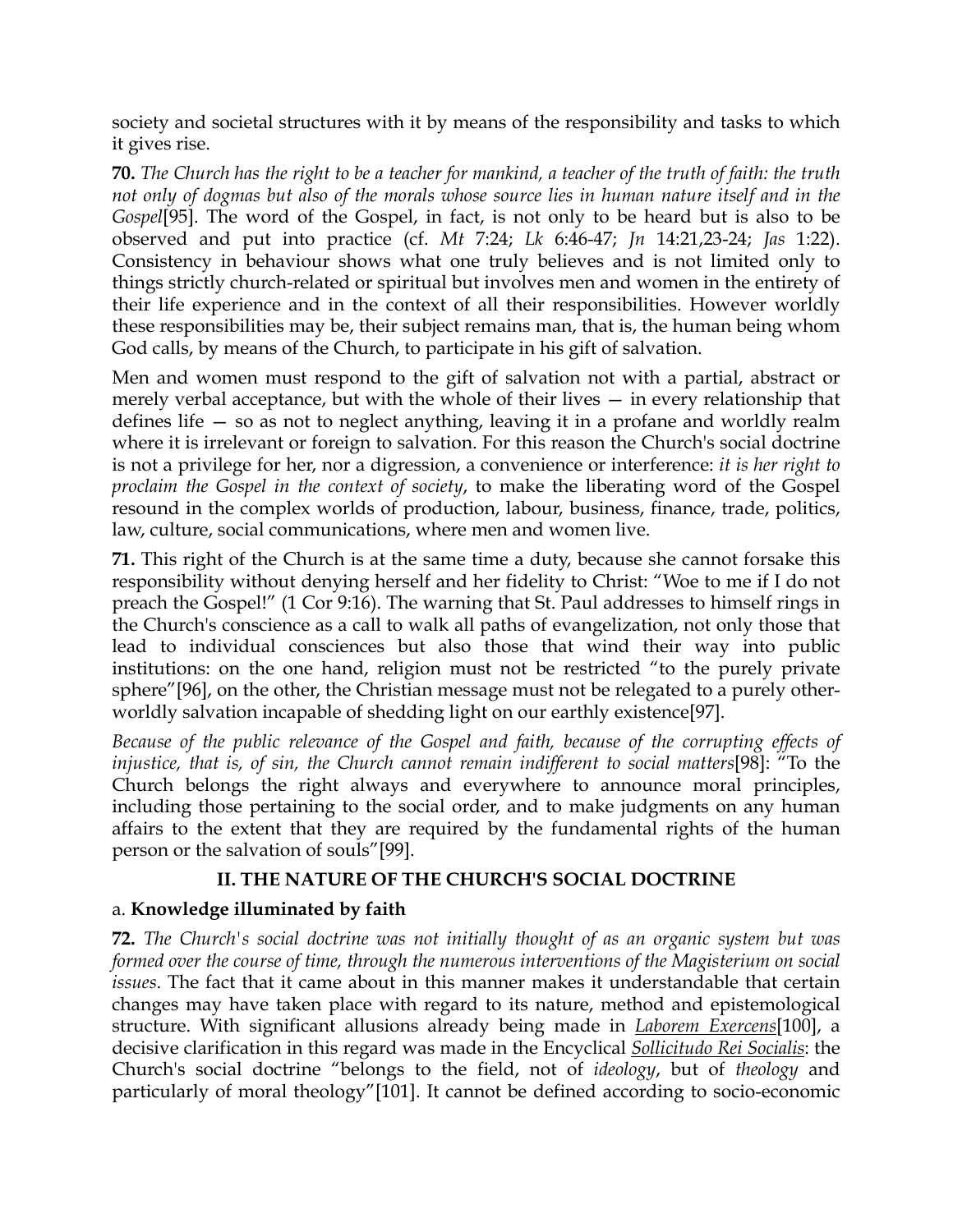parameters. It is not an ideological or pragmatic system intended to define and generate economic, political and social relationships, but is a *category unto itself*. It is "the *accurate formulation* of the results of a careful reflection on the complex realities of human existence, in society and in the international order, in the light of faith and of the Church's tradition. Its main aim is to *interpret* these realities, determining their conformity with or divergence from the lines of the Gospel teaching on man and his vocation, a vocation which is at once earthly and transcendent; its aim is thus to *guide* Christian behaviour"[102].

**73.** *The Church's social doctrine is therefore of a theological nature, specifically theologicalmoral*, "since it is a doctrine aimed at *guiding people's behaviour*"[103]. "This teaching ... is to be found at the crossroads where Christian life and conscience come into contact with the real world. [It] is seen in the efforts of individuals, families, people involved in cultural and social life, as well as politicians and statesmen to give it a concrete form and application in history"[104]. In fact, this social doctrine reflects three levels of theological-moral teaching: the *foundational* level of motivations; the *directive* level of norms for life in society; the *deliberative* level of consciences, called to mediate objective and general norms in concrete and particular social situations. These three levels implicitly define also the proper method and specific epistemological structure of the social doctrine of the Church.

**74.** *The Church's social doctrine finds its essential foundation in biblical revelation and in the tradition of the Church*. From this source, which comes from above, it draws inspiration and light to understand, judge and guide human experience and history. Before anything else and above everything else is God's plan for the created world and, in particular, for the life and destiny of men and women, called to Trinitarian communion.

*Faith, which receives the divine word and puts it into practice, effectively interacts with reason*. The understanding of faith, especially faith leading to practical action, is structured by reason and makes use of every contribution that reason has to offer. Social doctrine too, insofar as it is knowledge applied to the circumstantial and historical aspects of praxis, brings "*fides et ratio*" [105] together and is an eloquent expression of that rich relationship.

**75.** *Faith and reason represent the two cognitive paths of the Church's social doctrine: Revelation and human nature*. The "knowing" of faith understands and directs the life of men and women according to the light of the historical-salvific mystery, God's revelation and gift of himself to us in Christ. This understanding of faith includes reason, by means of which — insofar as possible — it unravels and comprehends revealed truth and integrates it with the truth of human nature, found in the divine plan expressed in creation[106]. This is the *integral truth* of the human person as a spiritual and corporeal being, in relationship with God, with other human beings and with other creatures[107].

Being centred on the mystery of Christ, moreover, does not weaken or exclude the role of reason and hence does not deprive the Church's social doctrine of rationality or, therefore, of universal applicability. Since the mystery of Christ illuminates the mystery of man, it gives fullness of meaning to human dignity and to the ethical requirements which defend it. The Church's social doctrine is knowledge enlightened by faith, which,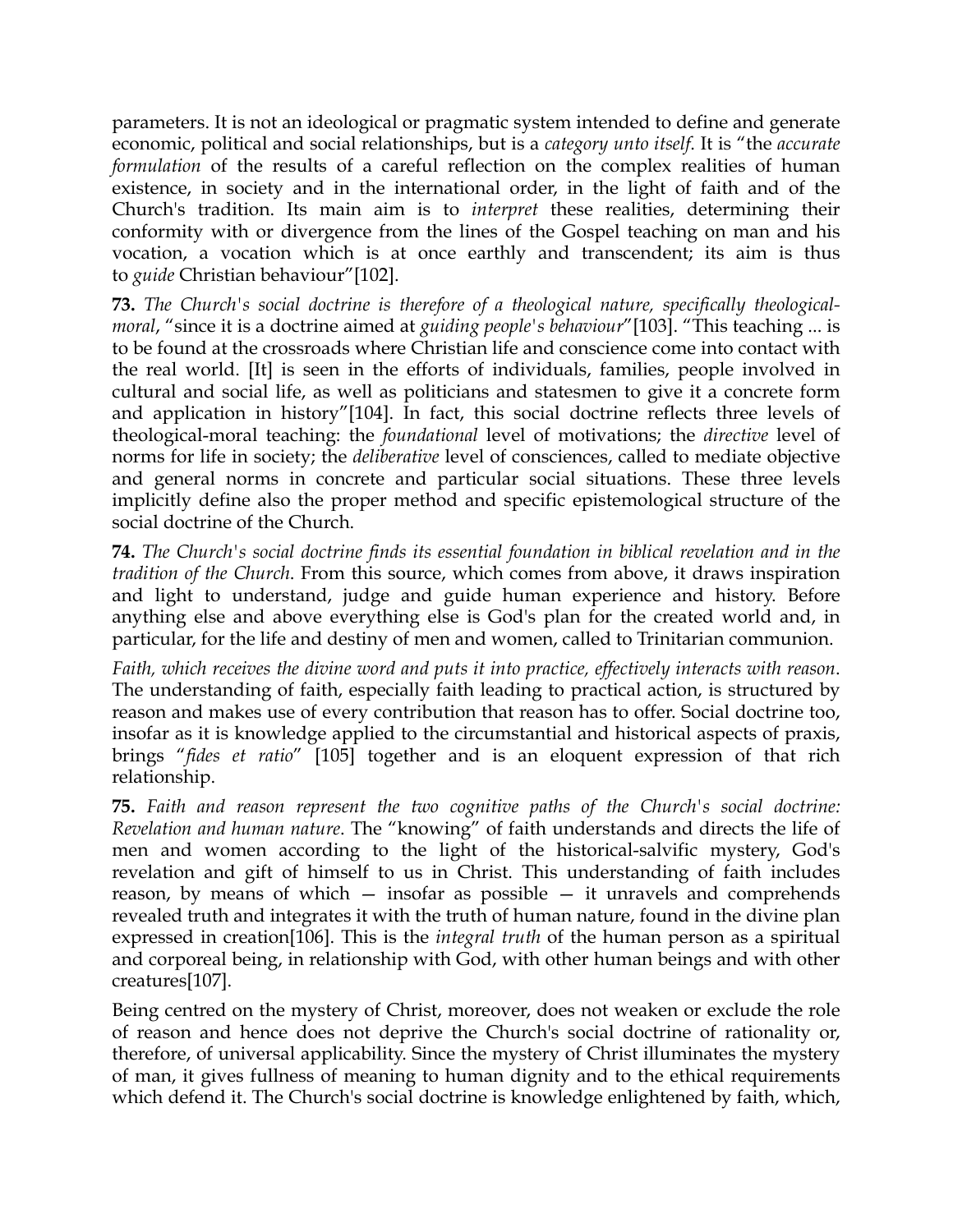as such, is the expression of a greater capacity for knowledge. It explains to all people the truths that it affirms and the duties that it demands; it can be accepted and shared by all.

## b. **In friendly dialogue with all branches of knowledge**

**76.** *The Church's social doctrine avails itself of contributions from all branches of knowledge, whatever their source, and has an important interdisciplinary dimension*. "In order better to incarnate the one truth about man in different and constantly changing social, economic and political contexts, this teaching enters into dialogue with the various disciplines concerned with man. It assimilates what these disciplines have to contribute"[108]. The social doctrine makes use of the significant contributions of philosophy as well as the descriptive contributions of the human sciences.

**77.** *Above all, the contribution of philosophy is essential. This contribution has already been seen in the appeal to human nature as a source and to reason as the cognitive path of faith itself*. By means of reason, the Church's social doctrine espouses philosophy in its own internal logic, in other words, in the argumentation that is proper to it.

*Affirming that the Church's social doctrine is part of theology rather than philosophy does not imply a disowning or underestimation of the role or contribution of philosophy. In fact, philosophy is a suitable and indispensable instrument for arriving at a correct understanding of the basic concepts of the Church's social doctrine*, concepts such as the person, society, freedom, conscience, ethics, law, justice, the common good, solidarity, subsidiarity, the State. This understanding is such that it inspires harmonious living in society. It is philosophy once more that shows the reasonableness and acceptability of shining the light of the Gospel on society, and that inspires in every mind and conscience openness and assent to the truth.

**78.** A significant contribution to the Church's social doctrine comes also from human sciences and the social sciences[109]. In view of that particular part of the truth that it may reveal, no branch of knowledge is excluded. The Church recognizes and receives everything that contributes to the understanding of man in the ever broader, more fluid and more complex net work of his social relationships. She is aware of the fact that a profound understanding of man does not come from theology alone, without the contributions of many branches of knowledge to which theology itself refers.

*This attentive and constant openness to other branches of knowledge makes the Church's social doctrine reliable, concrete and relevant*. Thanks to the sciences, the Church can gain a more precise understanding of man in society, speak to the men and women of her own day in a more convincing manner and more effectively fulfil her task of incarnating in the conscience and social responsibility of our time, the word of God and the faith from which social doctrine flows[110].

This interdisciplinary dialogue also challenges the sciences to grasp the perspectives of meaning, value and commitment that the Church's social doctrine reveals and to "open themselves to a broader horizon, aimed at serving the individual person who is acknowledged and loved in the fullness of his or her vocation"[111].

## c. **An expression of the Church's ministry of teaching**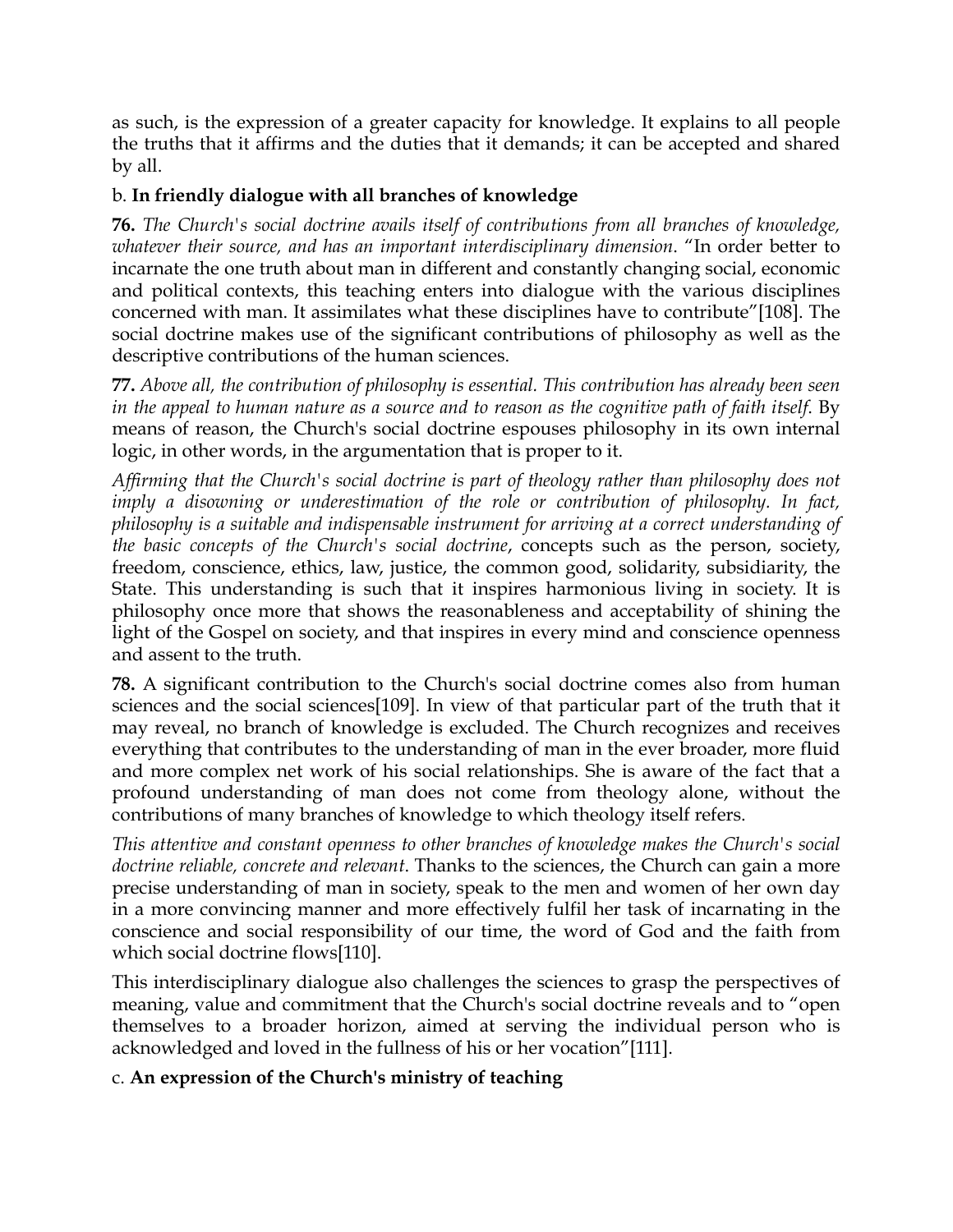**79.** *The social doctrine belongs to the Church because the Church is the subject that formulates it, disseminates it and teaches it*. It is not a prerogative of a certain component of the ecclesial body but of the entire community; it is the expression of the way that the Church understands society and of her position regarding social structures and changes. The whole of the Church community  $-$  priests, religious and laity  $$ participates in the formulation of this social doctrine, each according to the different tasks, charisms and ministries found within her.

*These many and varied contributions — which are themselves expressions of the "supernatural appreciation of the faith (*sensus fidei*) of the whole people"* [112] *— are taken up, interpreted and formed into a unified whole by the Magisterium, which promulgates the social teaching as Church doctrine*. To the Church's Magisterium belongs those who have received the "*munus docendi*", or the ministry of teaching in the areas of faith and morals with the authority received from Christ. The Church's social doctrine is not only the thought or work of qualified persons, but is the thought of the Church, insofar as it is the work of the Magisterium, which teaches with the authority that Christ conferred on the Apostles and their successors: the Pope and the Bishops in communion with him[113].

**80.** *In the Church's social doctrine the Magisterium is at work in all its various components and expressions*. Of primary importance is the universal Magisterium of the Pope and the Council: this is the Magisterium that determines the direction and gives marks of the development of this social doctrine. This doctrine in turn is integrated into the Magisterium of the Bishops who, in the concrete and particular situations of the many different local circumstances, give precise definition to this teaching, translating it and putting it into practice[114]. The social teaching of the Bishops offers valid contributions and impetus to the Magisterium of the Roman Pontiff. In this way, there is a circulating at work that in fact expresses the collegiality of the Church's Pastors united to the Pope in the Church's social teaching. The doctrinal body that emerges includes and integrates in this fashion the universal teaching of the Popes and the particular teaching of the Bishops.

*Insofar as it is part of the Church's moral teaching, the Church's social doctrine has the same dignity and authority as her moral teaching*. It is *authentic Magisterium*, which obligates the faithful to adhere to it[115]. The doctrinal weight of the different teachings and the assent required are determined by the nature of the particular teachings, by their level of independence from contingent and variable elements, and by the frequency with which they are invoked[116].

## d. **For a society reconciled in justice and love**

**81.** *The object of the Church's social doctrine is essentially the same that constitutes the reason for its existence: the human person called to salvation, and as such entrusted by Christ to the Church's care and responsibility*[117]. By means of her social doctrine, the Church shows her concern for human life in society, aware that the quality of social life — that is, of the relationships of justice and love that form the fabric of society  $-$  depends in a decisive manner on the protection and promotion of the human person, for whom every community comes into existence. In fact, at play in society are the dignity and rights of the person, and peace in the relationships between persons and between communities of persons. These are goods that the social community must pursue and guarantee. In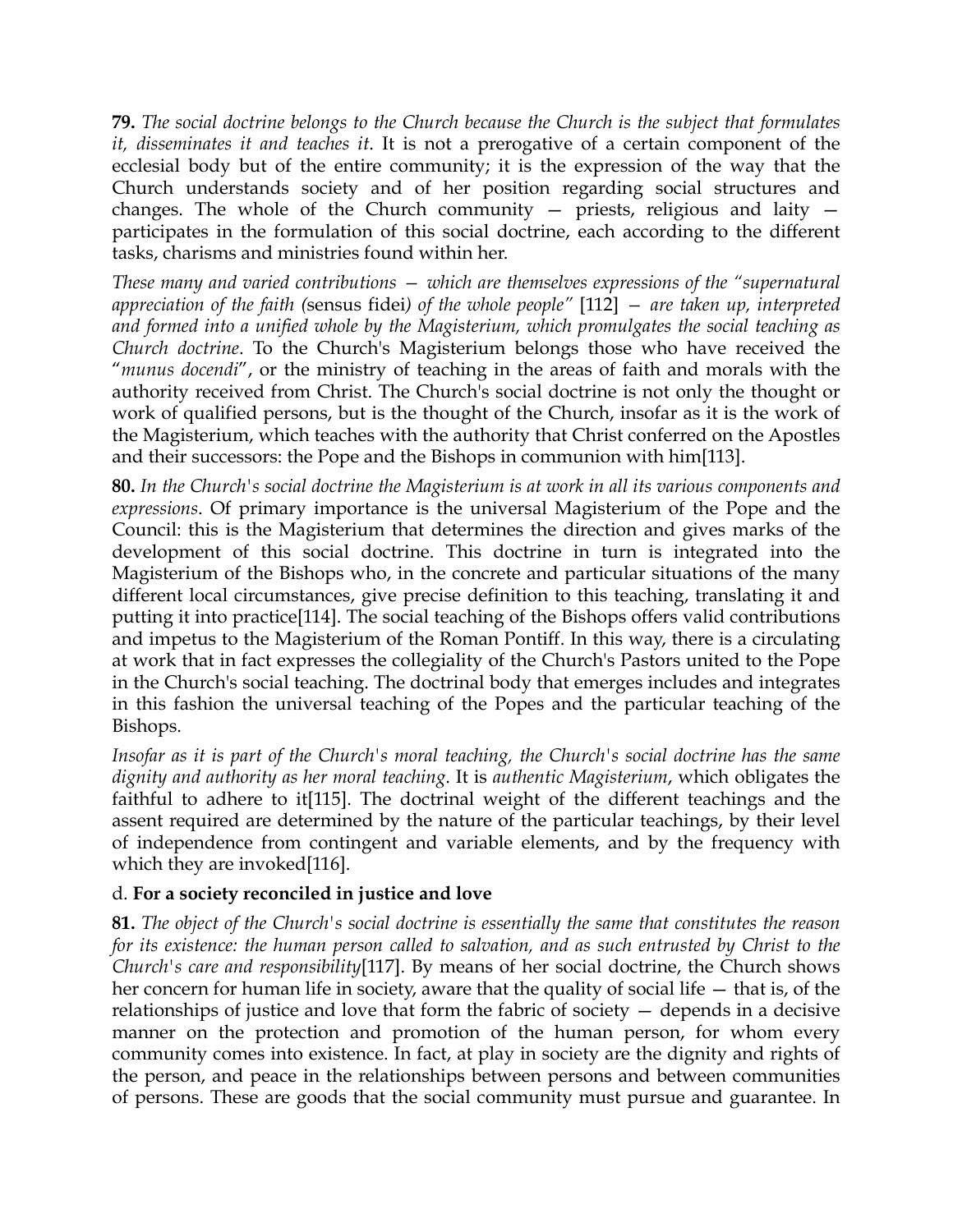this perspective, the Church's social doctrine has the task of *proclamation*, but also of *denunciation*.

*In the first place it is the proclamation of what the Church possesses as proper to herself*: "a view of man and of human affairs in their totality"[118]. This is done not only on the level of principles but also in practice. The Church's social doctrine, in fact, offers not only meaning, value and criteria of judgment, but also the norms and directives of action that arise from these[119]. With her social doctrine the Church does not attempt to structure or organize society, but to appeal to, guide and form consciences.

*This social doctrine also entails a duty to denounce*, when sin is present: the sin of injustice and violence that in different ways moves through society and is embodied in it[120]. By denunciation, the Church's social doctrine becomes judge and defender of unrecognized and violated rights, especially those of the poor, the least and the weak[121]. The more these rights are ignored or trampled, the greater becomes the extent of violence and injustice, involving entire categories of people and large geographical areas of the world, thus giving rise to *social questions*, that is, to abuses and imbalances that lead to social upheaval. A large part of the Church's social teaching is solicited and determined by important social questions, to which *social justice* is the proper answer.

**82.** *The intent of the Church's social doctrine is of the religious and moral order*[122]. *Religious* because the Church's evangelizing and salvific mission embraces man "in the full truth of his existence, of his personal being and also of his community and social being"[123]. *Moral* because the Church aims at a "complete form of humanism"[124], that is to say, at the "liberation from everything that oppresses man" [125] and "the development of the whole man and of all men"[126]. The Church's social doctrine indicates the path to follow for a society reconciled and in harmony through justice and love, a society that anticipates in history, in a preparatory and prefigurative manner, the "new heavens and a new earth in which righteousness dwells" (*2 Pet* 3:13).

## e. **A message for the sons and daughters of the Church and for humanity**

**83.** *The first recipient of the Church's social doctrine is the Church community in its entire membership, because everyone has social responsibilities that must be fulfilled*. The conscience is called by this social teaching to recognize and fulfil the obligations of justice and charity in society. This doctrine is a light of moral truth that inspires appropriate responses according to the vocation and ministry of each Christian. In the tasks of evangelization, that is to say, of teaching, catechesis and formation that the Church's social doctrine inspires, it is addressed to every Christian, each according to the competence, charisms, office and mission of proclamation that is proper to each one[127].

*This social doctrine implies as well responsibilities regarding the building, organization and functioning of society, that is to say, political, economic and administrative obligations obligations of a secular nature —* which belong to the lay faithful, not to priests or religious[128]. These responsibilities belong to the laity in a distinctive manner, by reason of the *secular condition* of their state of life, and of the *secular nature* of their vocation[129]. By fulfilling these responsibilities, the lay faithful put the Church's social teaching into action and thus fulfil the Church's secular mission[130].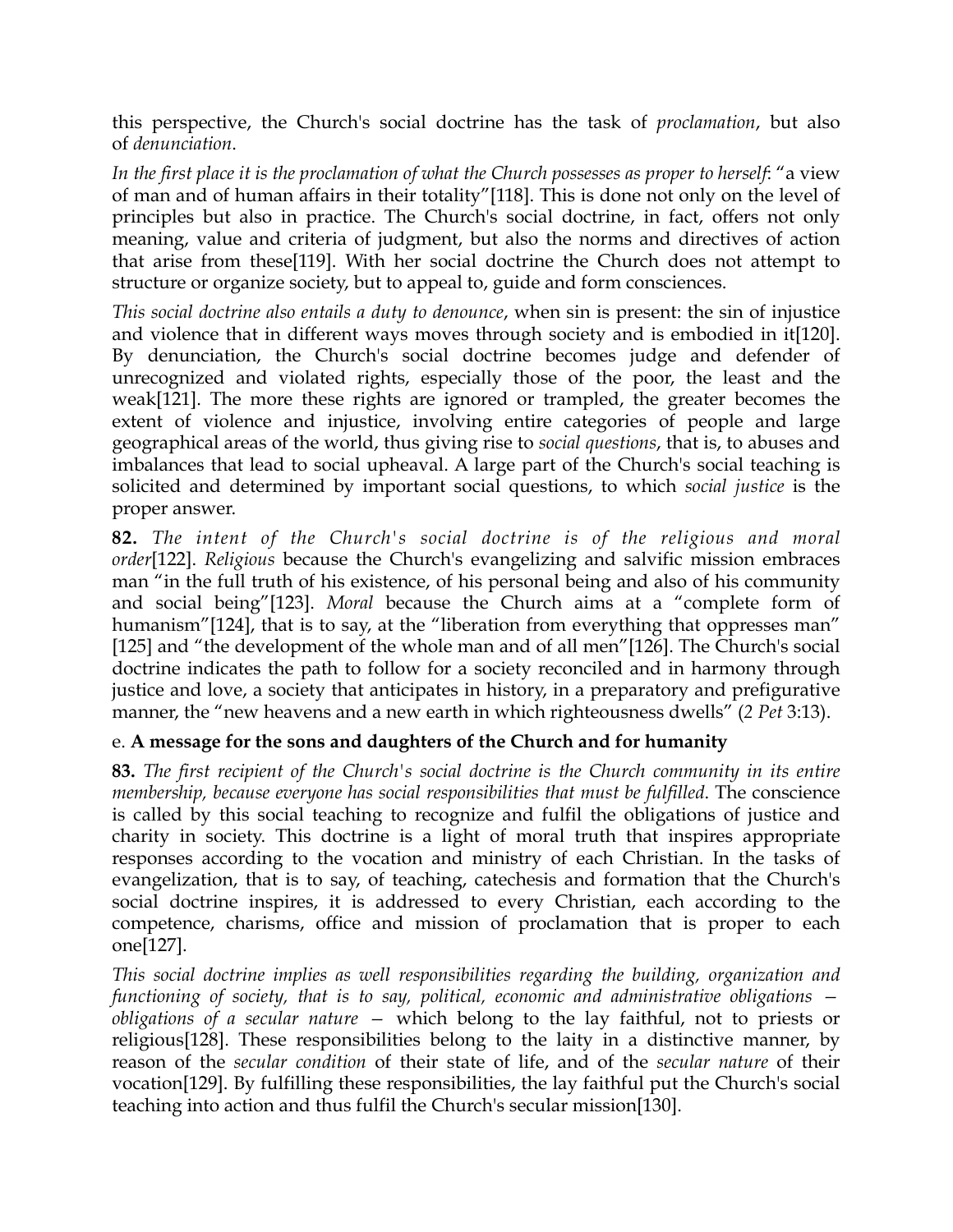**84.** *Besides being destined primarily and specifically to the sons and daughters of the Church, her social doctrine also has a universal destination*. The light of the Gospel that the Church's social doctrine shines on society illuminates all men and women, and every conscience and mind is in a position to grasp the human depths of meaning and values expressed in it and the potential of humanity and humanization contained in its norms of action. It is to all people — in the name of mankind, of human dignity which is one and unique, and of humanity's care and promotion of society  $-$  to everyone in the name of the one God, Creator and ultimate end of man, that the Church's social doctrine is addressed[131]. *This social doctrine is a teaching explicitly addressed to all people of good will*[132], and in fact is heard by members of other Churches and Ecclesial Communities, by followers of other religious traditions and by people who belong to no religious group.

## f. **Under the sign of continuity and renewal**

**85.** *Guided by the perennial light of the Gospel and ever attentive to evolution of society, the Church's social doctrine is characterized by continuity and renewal*[133].

It shows above all the *continuity* of a teaching that refers to the universal values drawn from Revelation and human nature. For this reason the Church's social doctrine does not depend on the different cultures, ideologies or opinions; it is a *constant* teaching that "remains identical in its fundamental inspiration, in its 'principles of reflection', in its 'criteria of judgment', in its basic 'directives for action', and above all in its vital link with the Gospel of the Lord"[134]. This is the foundational and permanent nucleus of the Church's social doctrine, by which it moves through history without being conditioned by history or running the risk of fading away.

On the other hand, in its constant turning to history and in engaging the events taking place, *the Church's social doctrine shows a capacity for continuous renewal*. Standing firm in its principles does not make it a rigid teaching system, but a Magisterium capable of opening itself to *new things*, without having its nature altered by them[135]. It is a teaching that is "subject to the necessary and opportune adaptations suggested by the changes in historical conditions and by the unceasing flow of the events which are the setting of the life of people and society"[136].

**86.** *The Church's social doctrine is presented as a "work site" where the work is always in progress, where perennial truth penetrates and permeates new circumstances, indicating paths of justice and peace*. Faith does not presume to confine changeable social and political realities within a closed framework[137]. Rather, the contrary is true: faith is the leaven of innovation and creativity. The teaching that constantly takes this as its starting point "develops through reflection applied to the changing situations of this world, under the driving force of the Gospel as the source of renewal"[138].

*Mother and Teacher, the Church does not close herself off nor retreat within herself but is always open, reaching out to and turned towards man, whose destiny of salvation is her reason for being*. She is in the midst of men and women as the living icon of the Good Shepherd, who goes in search of and finds man where he is, in the existential and historical circumstances of his life. It is there that the Church becomes for man a point of contact with the Gospel, with the message of liberation and reconciliation, of justice and peace.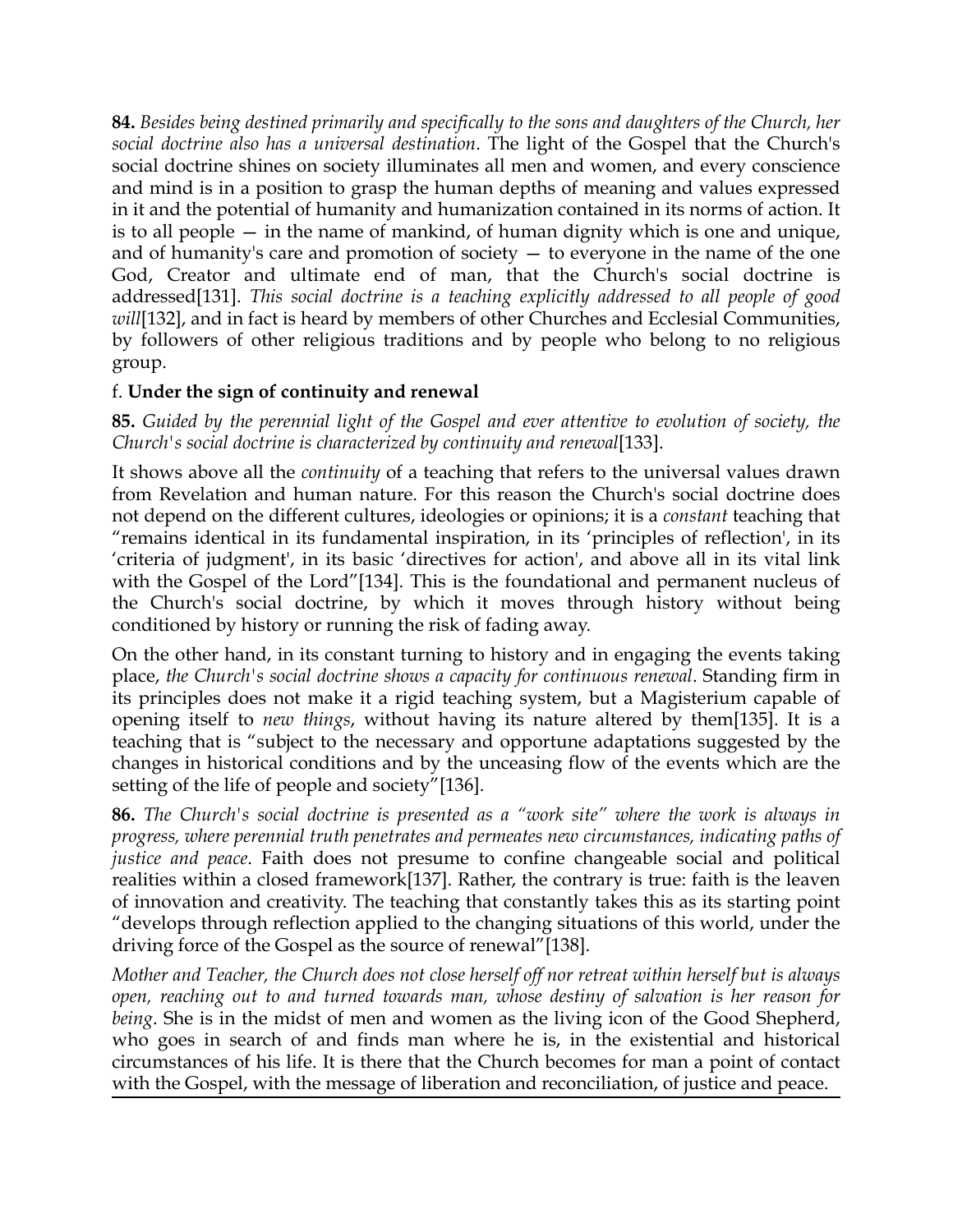[73] Cf. Second Vatican Ecumenical Council, Pastoral Constitution *Gaudium et Spes*, 1: *AAS* 58 (1966), 1025-1026.

[74] Cf. Second Vatican Ecumenical Council, Pastoral Constitution *Gaudium et Spes*, 40: *AAS* 58 (1966), 1057-1059; John Paul II, Encyclical Letter *Centesimus Annus*, 53-54: *AAS* 83 (1991), 859-860; John Paul II, Encyclical Letter *Sollicitudo Rei Socialis*, 1: *AAS* 80 (1988), 513-514.

[75] Cf. Second Vatican Ecumenical Council, Pastoral Constitution *Gaudium et Spes*, 32: *AAS* 58 (1966), 1051.

[76] John Paul II, Encyclical Letter *Centesimus Annus*, 54: *AAS* 83 (1991), 859.

[77] Cf. Paul VI, Encyclical Letter *Populorum Progressio*, 13: *AAS* 59 (1967), 263.

[78] Cf. Second Vatican Ecumenical Council, Pastoral Constitution *Gaudium et Spes*, 40: *AAS* 58 (1966), 1057-1059.

[79] John Paul II, Encyclical Letter *Redemptor Hominis*, 14: *AAS* 71 (1979), 284.

[80] *Catechism of the Catholic Church*, 2419.

[81] Cf. John Paul II, Homily at Pentecost for the First Centenary of *Rerum Novarum* (19 May 1991): *AAS* 84 (1992), 282.

[82] Cf. Paul VI, Apostolic Exhortation *Evangelii Nuntiandi* 9, 30: *AAS* 68 (1976), 10-11; John Paul II, *Address to the Third General Conference of Latin American Bishops,* Puebla, Mexico (28 January 1979), III/4-7: *AAS* 71 (1979), 199-204; Congregation for the Doctrine of the Faith, Instruction *Libertatis Conscientia*, 63-64,

80: *AAS* 79 (1987), 581-582, 590-591.

[83] John Paul II, Encyclical Letter *Redemptor Hominis*, 8: *AAS* 71 (1979), 270.

[84] Second Vatican Ecumenical Council, Dogmatic Constitution *Lumen Gentium*, 48: *AAS* 57 (1965), 53.

[85] Cf. Paul VI, Encyclical Letter *Evangelii Nuntiandi*, 29: *AAS* 68 (1976), 25.

[86] Paul VI, Encyclical Letter *Evangelii Nuntiandi*, 31: *AAS* 68 (1976), 26.

[87] John Paul II, Encyclical Letter *Centesimus Annus*, 54: *AAS* 83 (1991), 860.

[88] Cf. John Paul II, Encyclical Letter *Sollicitudo Rei Socialis*, 41: *AAS* 80 (1988), 570-572.

[89] John Paul II, Encyclical Letter *Centesimus Annus*, 5: *AAS* 83 (1991), 799.

[90] John Paul II, Encyclical Letter *Centesimus Annus*, 54: *AAS* 83 (1991), 860.

[91] Cf. *Catechism of the Catholic Church*, 2420.

[92] Second Vatican Ecumenical Council, Pastoral Constitution *Gaudium et Spes*, 42: *AAS* 58 (1966), 1060.

[93] Cf. John Paul II, Encyclical Letter *Sollicitudo Rei Socialis*, 41: *AAS* 80 (1988), 570-572.

[94] John Paul II, Encyclical Letter *Centesimus Annus*, 54: *AAS* 83 (1991), 860.

[95] Cf. Second Vatican Ecumenical Council, Declaration *Dignitatis Humanae*, 14: *AAS* 58 (1966), 940; John

Paul II, Encyclical Letter *Veritatis Splendor*, 27, 64, 110: *AAS* 85 (1993), 1154-1155, 1183-1184, 1219-1220.

[96] John Paul II, *Message to the Secretary-General of the United Nations, on the occasion of the thirtieth* 

*anniversary of the Universal Declaration of Human Rights* (2 December 1978): *AAS* 71 (1979), 124.

[97] Cf. John Paul II, Encyclical Letter *Centesimus Annus*, 5: *AAS* 83 (1991), 799.

[98] Cf. Paul VI, Apostolic Exhortation *Evangelii Nuntiandi*, 34: *AAS* 68 (1976), 28.

[99] *Code of Canon Law*, canon 747, § 2.

[100] Cf. John Paul II, Encyclical Letter *Laborem Exercens*, 3: *AAS* 73 (1981), 583-584.

[101] John Paul II, Encyclical Letter *Sollicitudo Rei Socialis*, 41: *AAS* 80 (1988), 571.

[102] John Paul II, Encyclical Letter *Sollicitudo Rei Socialis*, 41: *AAS* 80 (1988), 571.

[103] John Paul II, Encyclical Letter *Sollicitudo Rei Socialis*, 41: *AAS* 80 (1988), 572.

[104] John Paul II, Encyclical Letter *Centesimus Annus*, 59: *AAS* 83 (1991), 864-865.

[105] Cf. John Paul II, Encyclical Letter *Fides et Ratio*: *AAS* 91 (1999), 5-88.

[106] Cf. Second Vatican Ecumenical Council, Declaration *Dignitatis Humanae*, 14: *AAS* 58 (1966), 940.

[107] Cf. John Paul II, Encyclical Letter *Veritatis Splendor*, 13, 50, 79: *AAS* 85 (1993), 1143-1144, 1173-1174, 1197.

[108] John Paul II, Encyclical Letter *Centesimus Annus*, 59: *AAS* 83 (1991), 864.

[109] In this regard, the foundation of the Pontifical Academy of Social Sciences is significant; in the *motu proprio* establishing the Academy one reads: "Social science research can effectively contribute to improving human relations, as has been shown by the progress achieved in various sectors of society especially during the century now drawing to a close. This is why the Church, ever concerned for man's true good, has turned with growing interest to this field of scientific research in order to obtain concrete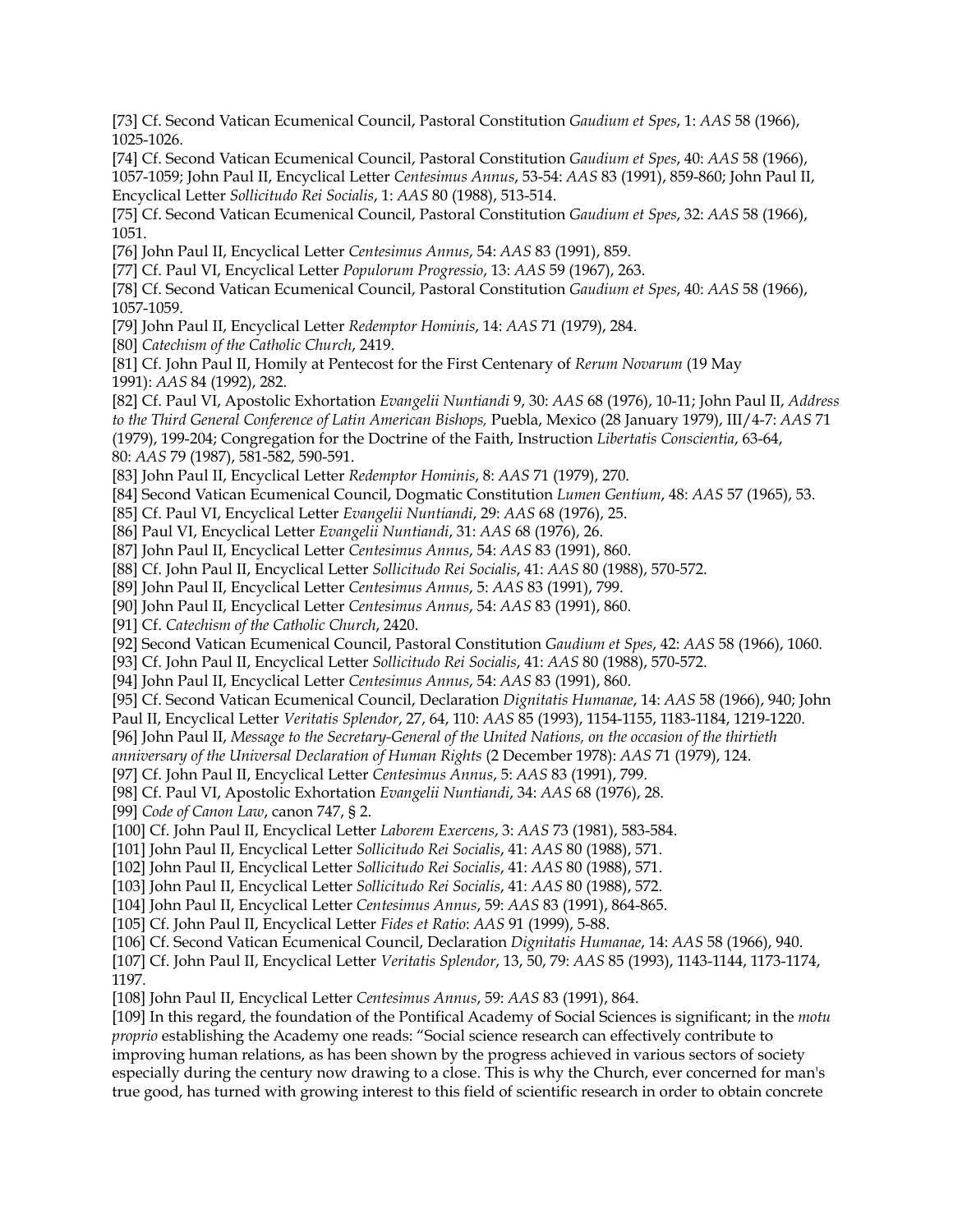information for fulfilling the duties of her Magisterium": John Paul II, Motu Proprio *Socialium Scientiarum* (1 January 1994): *AAS* 86 (1994), 209.

[110] Cf. John Paul II, Encyclical Letter *Centesimus Annus*, 54: *AAS* 83 (1991), 860.

[111] John Paul II, Encyclical Letter *Centesimus Annus*, 59: *AAS* 83 (1991), 864.

[112] Second Vatican Ecumenical Council, Dogmatic Constitution *Lumen Gentium*, 12: *AAS* 57 (1965), 16.

[113] Cf. *Catechism of the Catholic Church*, 2034.

[114] Cf. Paul VI, Apostolic Letter *Octogesima Adveniens*, 3-5: *AAS* 63 (1971), 402-405.

[115] Cf. *Catechism of the Catholic Church*, 2037.

[116] Cf. Congregation for the Doctrine of the Faith, Instruction *Donum Veritatis*, 16-17, 23: *AAS* 82 (1990), 1557-1558, 1559-1560.

[117] Cf. John Paul II, Encyclical Letter *Centesimus Annus*, 53: *AAS* 83 (1991), 859.

[118] Paul VI, Encyclical Letter *Populorum Progressio*, 13: *AAS* 59 (1967), 264.

[119] Cf. Paul VI, Apostolic Letter *Octogesima Adveniens*, 4: *AAS* 63 (1971), 403-404; John Paul II, Encyclical Letter *Sollicitudo Rei Socialis*, 41: *AAS* 80 (1988), 570-572; *Catechism of the Catholic Church*, 2423;

Congregation for the Doctrine of the Faith, Instruction *Libertatis Conscientia*, 72: *AAS* 79 (1987), 586.

[120] Cf. Second Vatican Ecumenical Council, Pastoral Constitution *Gaudium et Spes*, 25: *AAS* 58 (1966), 1045-1046.

[121] Cf. Second Vatican Ecumenical Council, Pastoral Constitution *Gaudium et Spes*, 76: *AAS* 58 (1966), 1099-1100; Pius XII, Radio Message for the fiftieth anniversary of *Rerum Novarum*: *AAS* 33 (1941), 196-197.

[122] Cf. Pius XI, Encyclical Letter *Quadragesimo Anno: AAS* 23 (1931), 190; Pius XII, Radio Message for the fiftieth anniversary of *Rerum Novarum*: *AAS* 23 (1931), 196-197; Second Vatican Ecumenical Council, Pastoral Constitution *Gaudium et Spes*, 42: *AAS* 58 (1966), 1079; John Paul II, Encyclical Letter *Sollicitudo Rei Socialis*, 41: *AAS* 80 (1988), 570-572; John Paul II, Encyclical Letter *Centesimus Annus*, 53: *AAS* 83 (1991), 859; Congregation for the Doctrine of the Faith,

Instruction *Libertatis Conscientia*, 72: *AAS* 79 (1987), 585-586.

[123] John Paul II, Encyclical Letter *Redemptor Hominis*, 14: *AAS* 71 (1979), 284; cf. John Paul II, Address to the Third General Conference of Latin American Bishops, Puebla, Mexico (28 January 1979), III/2: *AAS* 71 (1979), 199.

[124] Paul VI, Encyclical Letter *Populorum Progressio*, 42: *AAS* 59 (1967), 278.

[125] Paul VI, Apostolic Exhortation *Evangelii Nuntiandi*, 9: *AAS* 68 (1976), 10.

[126] Paul VI, Encyclical Letter *Populorum Progressio*, 42: *AAS* 59 (1967), 278.

[127] Cf. *Catechism of the Catholic Church*, 2039.

[128] Cf. *Catechism of the Catholic Church*, 2442.

[129] Cf. John Paul II, Post-Synodal Apostolic Exhortation *Christifideles Laici*, 15: *AAS* 81 (1989), 413;

Second Vatican Ecumenical Council, Dogmatic Constitution *Lumen Gentium*, 31: *AAS* 57 (1965), 37.

[130] Cf. Second Vatican Ecumenical Council, Pastoral Constitution *Gaudium et Spes*, 43: *AAS* 58 (1966),

1061-1064; Paul VI, Encyclical Letter *Populorum Progressio*, 81: *AAS* 59 (1967), 296-297.

[131] Cf. John XXIII, Encyclical Letter *Mater et Magistra*: *AAS* 53 (1961), 453.

[132] Beginning with the Encyclical *Pacem in Terris* of John XXIII, the recipient is expressly identified in this manner in the initial address of such documents.

[133] Cf. John Paul II, Encyclical Letter *Sollicitudo Rei Socialis*, 3: *AAS* 80 (1988), 515; Pius XII, Address to Participants in a Convention of the Catholic Action movement (29 April 1945), in *Discorsi e Radiomessaggi di Pio XII*, vol. VII, 37-38; John Paul II, Address at the international symposium "From *Rerum* 

*Novarum* to *Laborem Exercens*: towards the year 2000" (3 April 1982): *Insegnamenti di Giovanni Paolo II*, V, 1 (1982), 1095-1096.

[134] John Paul II, Encyclical Letter *Sollicitudo Rei Socialis*, 3: *AAS* 80 (1988), 515.

[135] Cf. Congregation for the Doctrine of the Faith, Instruction *Libertatis Conscientia*, 72: *AAS* 79 (1987), 585-586.

[136] John Paul II, Encyclical Letter *Sollicitudo Rei Socialis*, 3: *AAS* 80 (1988), 515.

[137] Cf. John Paul II, Encyclical Letter *Centesimus Annus*, 46: *AAS* 83 (1991), 850-851.

[138] Paul VI, Apostolic Letter *Octogesima Adveniens*, 42: *AAS* 63 (1971), 431.

[139] Cf. Pius XI, Encyclical Letter *Quadragesimo Anno*: *AAS* 23 (1931), 179; Pius XII, in his Radio Message for the fiftieth anniversary of *Rerum Novarum*: *AAS* 33 (1941), 197, speaks of "Catholic social doctrine" and, in the Encyclical Letter *Menti Nostrae* of 23 September 1950: *AAS* 42 (1950), 657, of "the Church's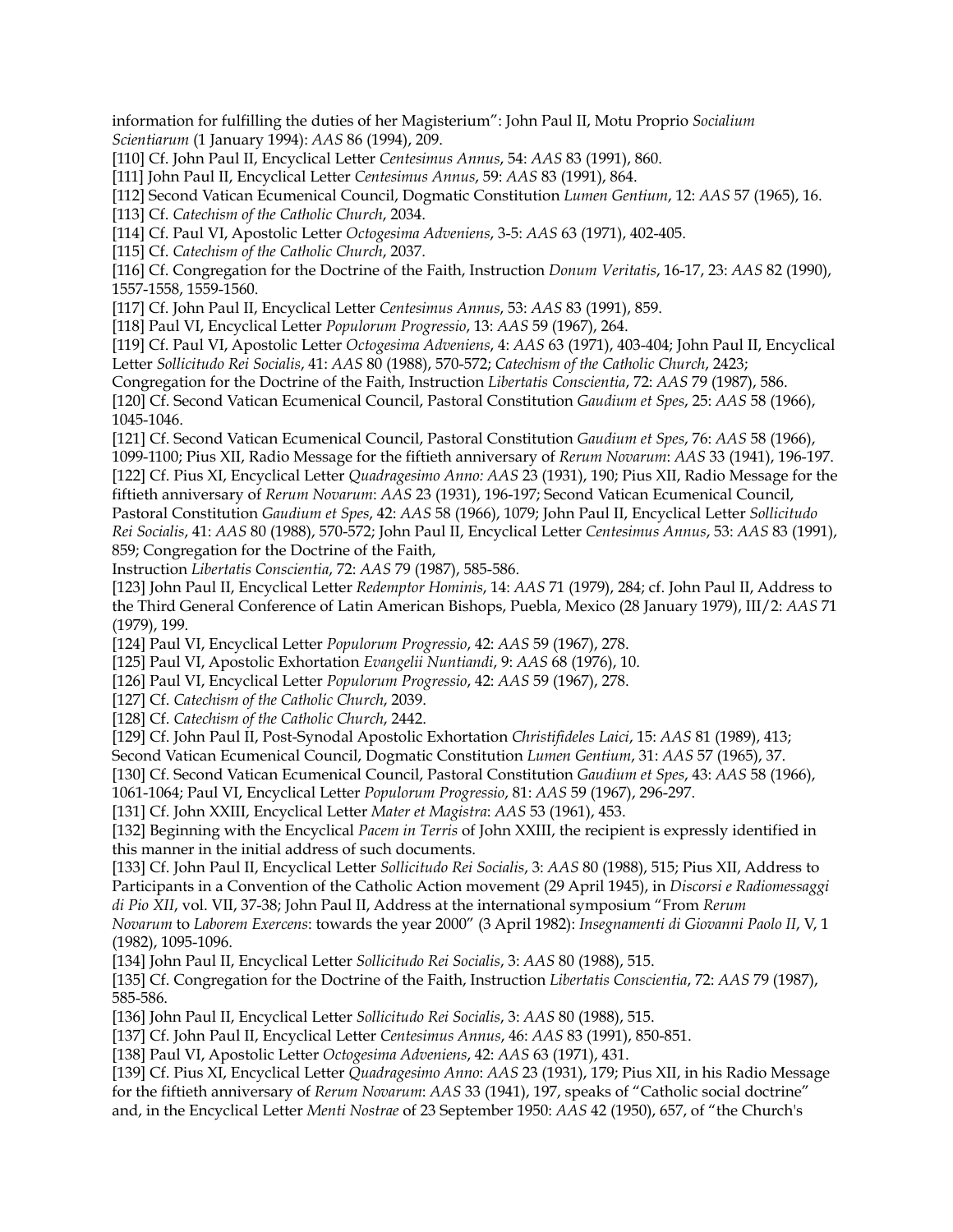social doctrine". John XXIII retains the expression "the Church's social doctrine" (Encyclical Letter *Mater et Magistra*: *AAS* 53 [1961] , 453; Encyclical Letter *Pacem in Terris*: *AAS* 55 [1963] , 300-301) and also uses "Christian social doctrine" (Encyclical Letter *Mater et Magistra*: *AAS* 53 [1961] , 453) or even "Catholic social doctrine" (Encyclical Letter *Mater et Magistra*: *AAS* 53 [1961] , 454).

[140] Cf. Leo XIII, Encyclical Letter *Rerum Novarum*: *Acta Leonis XIII*, 11 (1892), 97-144.

[141] Cf. John Paul II, Encyclical Letter *Laborem Exercens*, 3: *AAS* 73 (1981), 583-584; John Paul II, Encyclical Letter *Sollicitudo Rei Socialis*, 1: *AAS* 80 (1988), 513-514.

[142] Cf. *Catechism of the Catholic Church*, 2421.

[143] Cf. Leo XIII, Encyclical Letter *Rerum Novarum*: *Acta Leonis XIII*, 11 (1892), 97-144.

[144] Congregation for Catholic Education, *Guidelines for the Study and Teaching of the Church's Social* 

*Doctrine in the Formation of Priests*, 20, Vatican Polyglot Press, Rome 1988, p. 24.

[145] Cf. Pius XI, Encyclical Letter *Quadragesimo Anno*, 39 *AAS* 23 (1931), 189; Pius XII, Radio Message for the fiftieth anniversary of *Rerum Novarum*: *AAS* 33 (1941), 198.

[146] John Paul II, Encyclical Letter *Centesimus Annus*, 5: *AAS* 83 (1991), 799.

[147] John Paul II, Encyclical Letter *Centesimus Annus*, 5: *AAS* 83 (1991), 799.

[148] John Paul II, Encyclical Letter *Centesimus Annus*, 56: *AAS* 83 (1991), 862.

[149] John Paul II, Encyclical Letter *Centesimus Annus*, 60: *AAS* 83 (1991), 865.

[150] John Paul II, Encyclical Letter *Centesimus Annus*, 60: *AAS* 83 (1991), 865.

[151] Leo XIII, Encyclical Letter *Rerum Novarum*: *Acta Leonis XIII*, 11 (1892), 143; cf. John Paul II, Encyclical Letter *Centesimus Annus*, 56: *AAS* 83 (1991), 862.

[152] Cf. Pius XI, Encyclical Letter *Quadragesimo Anno*: *AAS* 23 (1931), 177-228.

[153] Cf. Pius XI, Encyclical Letter *Quadragesimo Anno*: *AAS* 23 (1931), 186-189.

[154] Congregation for Catholic Education, *Guidelines for the Study and Teaching of the Church's Social* 

*Doctrine in the Formation of Priests*, 21, Vatican Polyglot Press, Rome 1988, p. 24.

[155] Cf. Pius XI, Encyclical Letter *Non Abbiamo Bisogno*: *AAS* 23 (1931), 285-312.

[156] The official German text can be found in *AAS* 29 (1937), 145-167.

[157] Pius XI, Address to Belgian Radio Journalists (6 September 1938), in John Paul II, Address to international leaders of the Anti-Defamation League of B'nai B'rith (22 March 1984): *L'Osservatore Romano*, English edition, 26 March 1984, pp. 8, 11.

[158] The official Latin text can be found in *AAS* 29 (1937), 65-106.

[159] Cf. Pius XI, Encyclical Letter *Divini Redemptoris*: *AAS* 29 (1937), 130.

[160] Cf. Pius XII, Christmas Radio Messages: on peace and the international order, 1939, *AAS* 32 (1940), 5-13; 1940, *AAS* 33 (1941), 5-14; 1941, *AAS* 34 (1942), 10-21; 1945, *AAS* 38 (1946), 15-25; 1946, *AAS* 39 (1947), 7-17; 1948, *AAS* 41 (1949), 8-16; 1950, *AAS* 43 (1951), 49-59; 1951, *AAS* 44 (1952), 5-15; 1954, *AAS* 47 (1955), 15-28; 1955, *AAS* 48 (1956), 26-41; on the order within nations, 1942, *AAS* 35 (1943), 9-24; on democracy, 1944, *AAS* 37 (1945), 10-23; on the function of Christian civilization, 1 September 1944, *AAS* 36 (1944), 249-258; on making a return to God in generosity and brotherhood, 1947, *AAS* 40 (1948), 8-16; on the year of the great return and of great forgiveness, 1949, *AAS* 42 (1950), 121-133; on the depersonalization of man, 1952, *AAS* 45 (1953), 33-46; on the role of progress in technology and peace among peoples, 1953, *AAS* 46 (1954), 5-16.

[161] Congregation for Catholic Education, *Guidelines for the Study and Teaching of the Church's Social Doctrine in the Formation of Priests*, 22, Vatican Polyglot Press, Rome 1988, p. 25.

[162] Congregation for Catholic Education, *Guidelines for the Study and Teaching of the Church's Social Doctrine in the Formation of Priests*, 22, Vatican Polyglot Press, Rome 1988, p. 25.

[163] Cf. John XXIII, Encyclical Letter *Pacem in Terris*: *AAS* 55 (1963), 267-269, 278-279, 291, 295-296.

[164] Cf. John XXIII, Encyclical Letter *Mater et Magistra*: *AAS* 53 (1961), 401-464.

[165] Congregation for Catholic Education, *Guidelines for the Study and Teaching of the Church's Social* 

*Doctrine in the Formation of Priests*, 23, Vatican Polyglot Press, Rome 1988, p. 26.

[166] Cf. John XXIII Encyclical Letter *Mater et Magistra*: *AAS* 53 (1961), 415-418.

[167] Cf. John XXIII, Encyclical Letter *Pacem in Terris*: *AAS* 55 (1963), 257-304.

[168] John XXIII, Encyclical Letter *Pacem in Terris*, Title: *AAS* 55 (1963), 257.

[169] John XXIII, Encyclical Letter *Pacem in Terris*: *AAS* 55 (1963), 301.

[170] Cf. John XXIII, Encyclical Letter *Pacem in Terris*: *AAS* 55 (1963), 294.